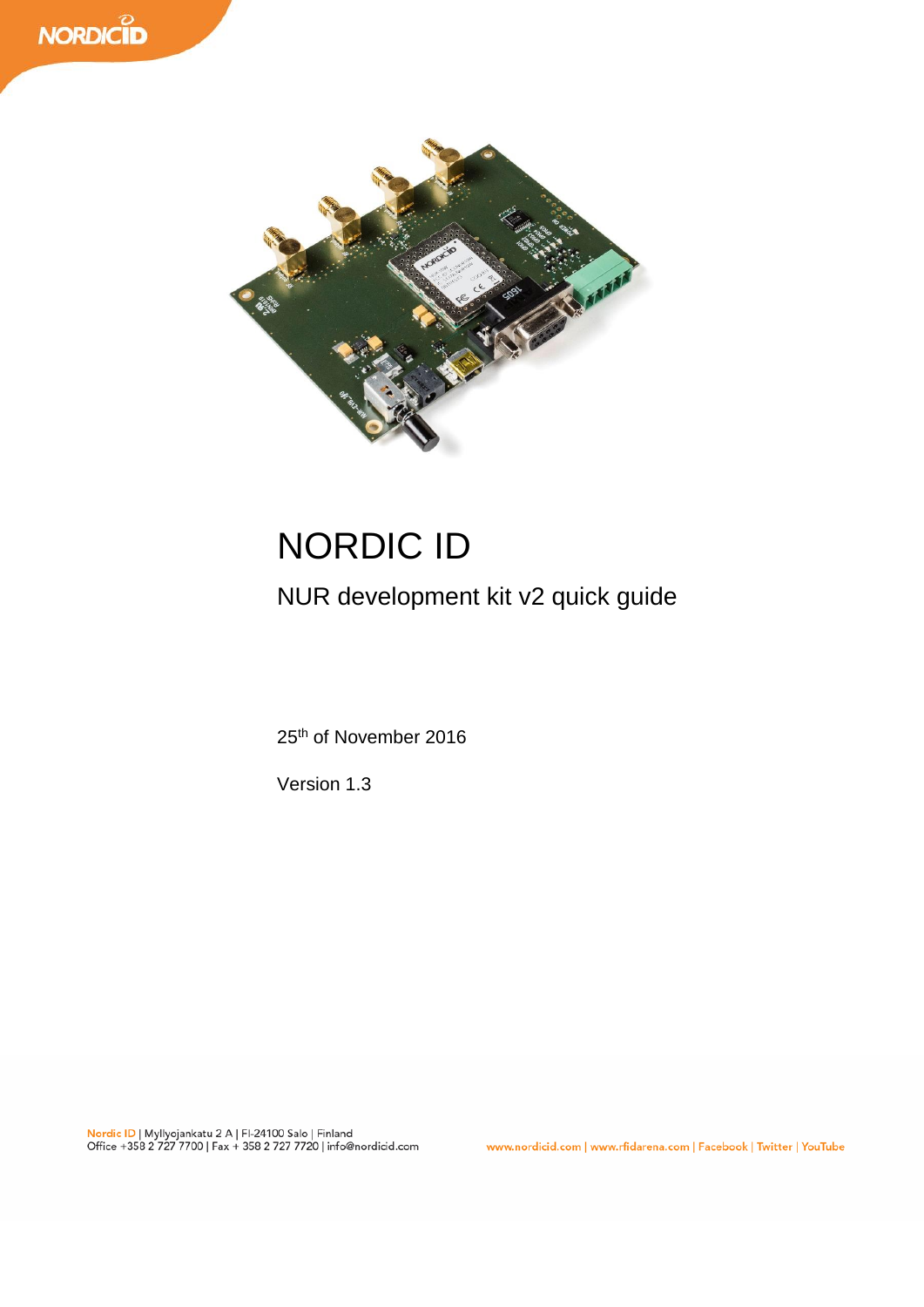### **CONTENT**

| 1 CONTENT OF DEVELOPMENT KIT | 3              |
|------------------------------|----------------|
| 2 COMPONENT LAYOUT           | 3              |
| 3 TECHNICAL DETAILS          | 4              |
| 3.1 Power input              | $\overline{4}$ |
| 3.2 Communication            | $\overline{4}$ |
| 3.3 GPIO interface           | $\overline{4}$ |
| 3.4 RF interface             | 5              |
| 4 DRIVERS AND DEMO SW        | 5              |

www.nordicid.com | www.rfidarena.com | Facebook | Twitter | YouTube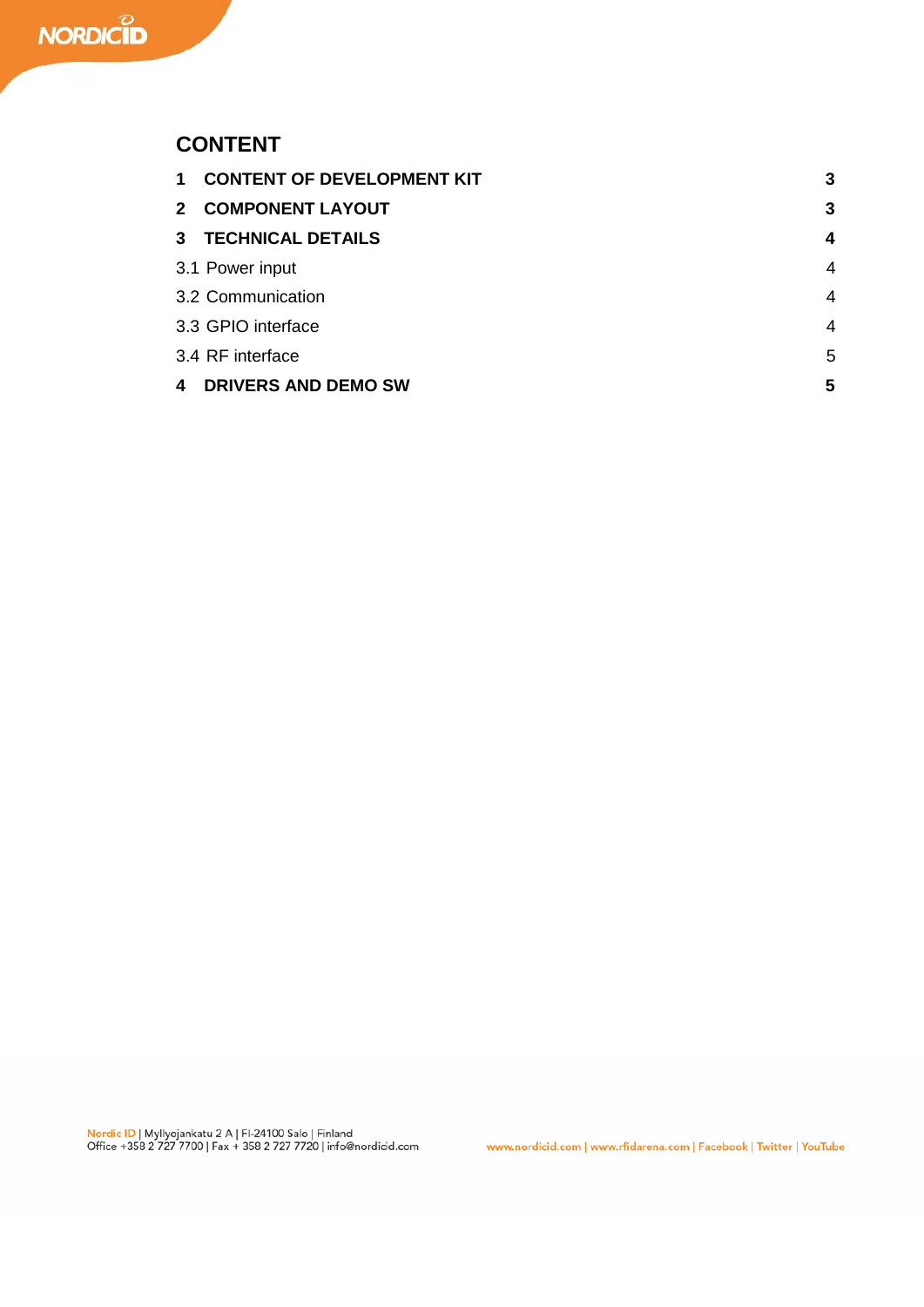## **1 Content of development kit**

- NUR evaluation board v2
- AC/DC power adapter
- USB-, RS232 serial- and SMA coaxial cables
- Sampo S0 UHF RFID antenna
- SA0506 UHF RFID antenna
- Sample tags
- SDK and documentation

## **2 Component layout**



#### **Picture 1.** Component layout of the NUR evaluation board v2.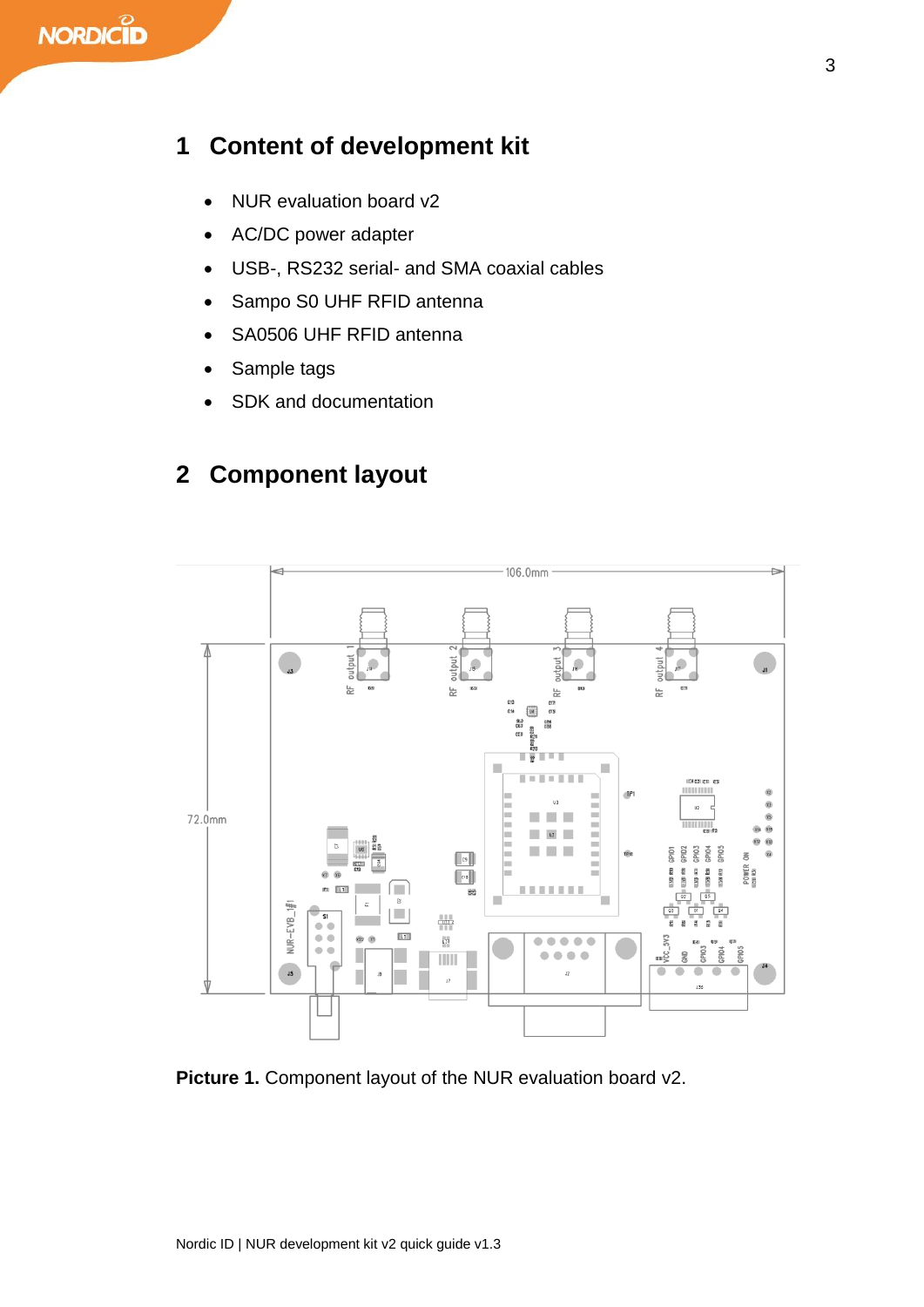## **3 Technical details**

#### 3.1 Power input

There is a DC jack connector (J8) for powering the development board. Output voltage level of the AC/DC power adapter is 5.3V. ON/OFF-switch S1 turns the device ON and OFF.

#### 3.2 Communication

J7 is the mini USB connector and J2 is D9 RS232 serial port connector. Jumpers must be installed between X14 and X15 and between X17 and X18 to enable the RS232 on D9-connector.

| By removing the jumpers you can contact directly to TTL (3.3V) |     | X2        |
|----------------------------------------------------------------|-----|-----------|
| UART ports.                                                    |     | X3        |
| $X18 \rightarrow TX$ (data from NUR-module)                    | X14 | X5<br>X15 |
| $X15 \rightarrow RX$ (data to NUR-module)                      |     | X18       |
|                                                                |     |           |

Note that connecting via USB will prevent the serial port communication. One communication method can be used at once.

#### 3.3 GPIO interface

There are 5 LEDs indicating the state of the GPIO.

GPIO state High  $\rightarrow$  LED on

GPIO state Low  $\rightarrow$  LED off